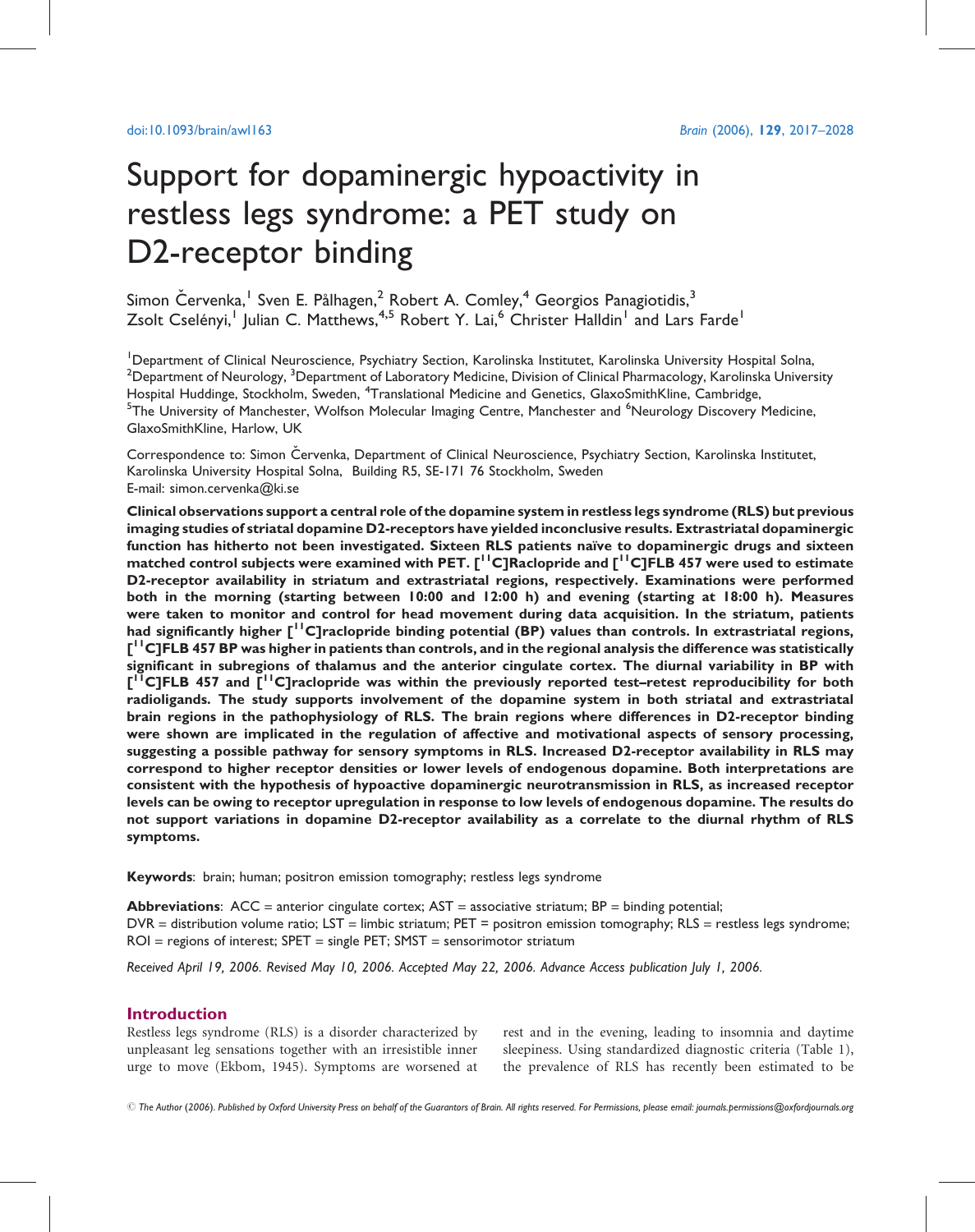Table 1 Essential diagnostic criteria for restless legs syndrome

- (1) An urge to move the legs, usually accompanied or caused by uncomfortable and unpleasant sensations in the legs
- (2) The urge to move or unpleasant sensations begin or worsen during periods of rest or inactivity such as lying or sitting
- (3) The urge to move or unpleasant sensations are partially or totally relieved by movement, such as walking or stretching, at least as long as the activity continues
- (4) The urge to move or unpleasant sensations are worse in the evening or night than during the day or only occur in the evening or night

Established by the International Restless Legs Syndrome Study Group (Allen et al., 2003).

7.2 and 8.5%, respectively, in two large epidemiological studies (Allen et al., 2005; Tison et al., 2005), rendering it one of the most common neurological disorders.

The aetiology and pathophysiology of RLS is poorly understood. Most cases are idiopathic, but RLS has also been shown to occur secondary to other conditions such as iron deficiency, uraemia and pregnancy. Approximately 50% of RLS cases report a positive family history, with a correlation to early disease onset (Winkelmann et al., 2000, 2002; Tison et al., 2005). Three genomic regions have been associated to RLS susceptibility, but no candidate genes have been identified (Mata et al., 2006).

Clinical and pharmacological observations point towards a central role for the dopamine system in the pathophysiology of RLS. Treatment with dopamine agonists shows efficacy as confirmed by controlled trials (Fulda and Wetter, 2005) while dopamine antagonists worsen symptoms or may even elicit RLS (Kraus et al., 1999; Wetter et al., 2002; Pinninti et al., 2005). Indirect support for a role of the dopamine system in restlessness is also given by the observation that akathisia is a common side-effect of antipsychotic drugs that all are dopamine antagonists (Barnes, 1989; Farde, 1992).

Several brain imaging studies of the central dopamine system in RLS have been performed to date. All have focused on the striatum, a brain region receiving dense dopaminergic innervation. On the presynaptic side, two PET studies have shown reduced utilization of  $[{}^{18}F]$ dopa in the striatum (Turjanski et al., 1999; Ruottinen et al., 2000) while one study showed no difference (Trenkwalder et al., 1999b). No difference in binding to the dopamine transporter has been found in studies employing single PET (SPET) (Eisensehr et al., 2001; Michaud et al., 2002; Tribl et al., 2002; Linke et al., 2004; Mrowka et al., 2005). Studies on radioligand binding to D2-receptors, a marker primarily for postsynaptic function, have shown discrepant findings. One PET study using  $[{}^{11}C]$ raclopride and one SPET study with [<sup>123</sup>I]IBZM have shown reduced binding (Turjanski et al., 1999; Michaud et al., 2002; Staedt et al., 1995) while three other SPET [123I]IBZM studies reported no difference (Eisensehr et al., 2001; Tribl et al., 2002, 2004). Taken

together, imaging studies so far have not conclusively confirmed the postulated role of dopaminergic neurotransmission in the pathophysiology of RLS.

The phenomenology of RLS indicates that sensory symptoms precede motor symptoms. Accordingly, RLS can be viewed as a disorder of sensory perception (Trenkwalder and Paulus, 2004), and it has previously been proposed that the pathophysiology is related to an impairment of central somatosensory processing (Schattschneider et al., 2004). This disease mechanism suggests involvement of extrastriatal brain regions implicated in the processing of sensory stimuli.  $[{}^{11}C]$ Raclopride is an established PET radioligand for examining striatum but not for imaging of the minute dopamine D2-receptor concentrations in extrastriatal regions. The advent of high-affinity radioligands such as  $[{}^{11}C]FLB$  457 has now made it feasible to quantitatively examine low-density D2 receptor populations using PET (Olsson et al., 1999, 2004).

The aim of the present PET study was to examine dopamine D2-receptors in 16 RLS patients and 16 control subjects. The radioligands  $[{}^{11}C]$ raclopride and  $[{}^{11}C]$ FLB 457 were used to allow for examination of both striatal and extrastriatal brain regions. The circadian component of the disorder was addressed by performing measurements both in the morning and in the evening.

# Material and methods

### Subjects

Sixteen patients with idiopathic RLS (8 males, 8 females) and sixteen age- and sex-matched control subjects were recruited by advertising in daily newspapers. The study was approved by the Ethics and Radiation Safety committees of the Karolinska Institute. Written informed consent was obtained from all subjects. The age was 55  $\pm$  7 years for patients and 56  $\pm$  8 years for controls (these and all subsequent values represented as mean  $\pm$  SD). The subjects had no history of significant psychiatric or somatic illness as assessed by medical interview, physical examination, routine blood tests and brain MRI. None of the subjects were nicotine users.

RLS patients were examined by a clinical neurologist who confirmed the diagnosis according to the IRLSSG diagnostic criteria. All patients were naïve to dopaminergic drugs as well as oipiod agonists. Other medication for RLS or sleep was confined to the occasional use of zolpidem by one of the patients and this was discontinued >5 half-lives prior to the first PET examination. The symptom duration was  $27 \pm 12$  years and heritability for RLS, defined as at least one first-order relative being affected, was observed in 9 of the 16 cases. In order to confirm study eligibility, RLS symptoms in patients were rated on the day of the first PET examination using the IRLSSG severity rating scale (Walters *et al.*, 2003). The average rating was  $18.5 \pm 3.9$ . Individual demographic data for RLS patients are presented in Table 2.

For all subjects, medication taken during the PET study days was oestrogen substitution (9 female subjects), inhalation treatment for asthma (2), loratadin (1) and paracetamol (1). None of these drugs were judged to interfere with the study. Subjects were required to abstain from products containing caffeine during days of PET examinations. On each day of PET measurements, a urine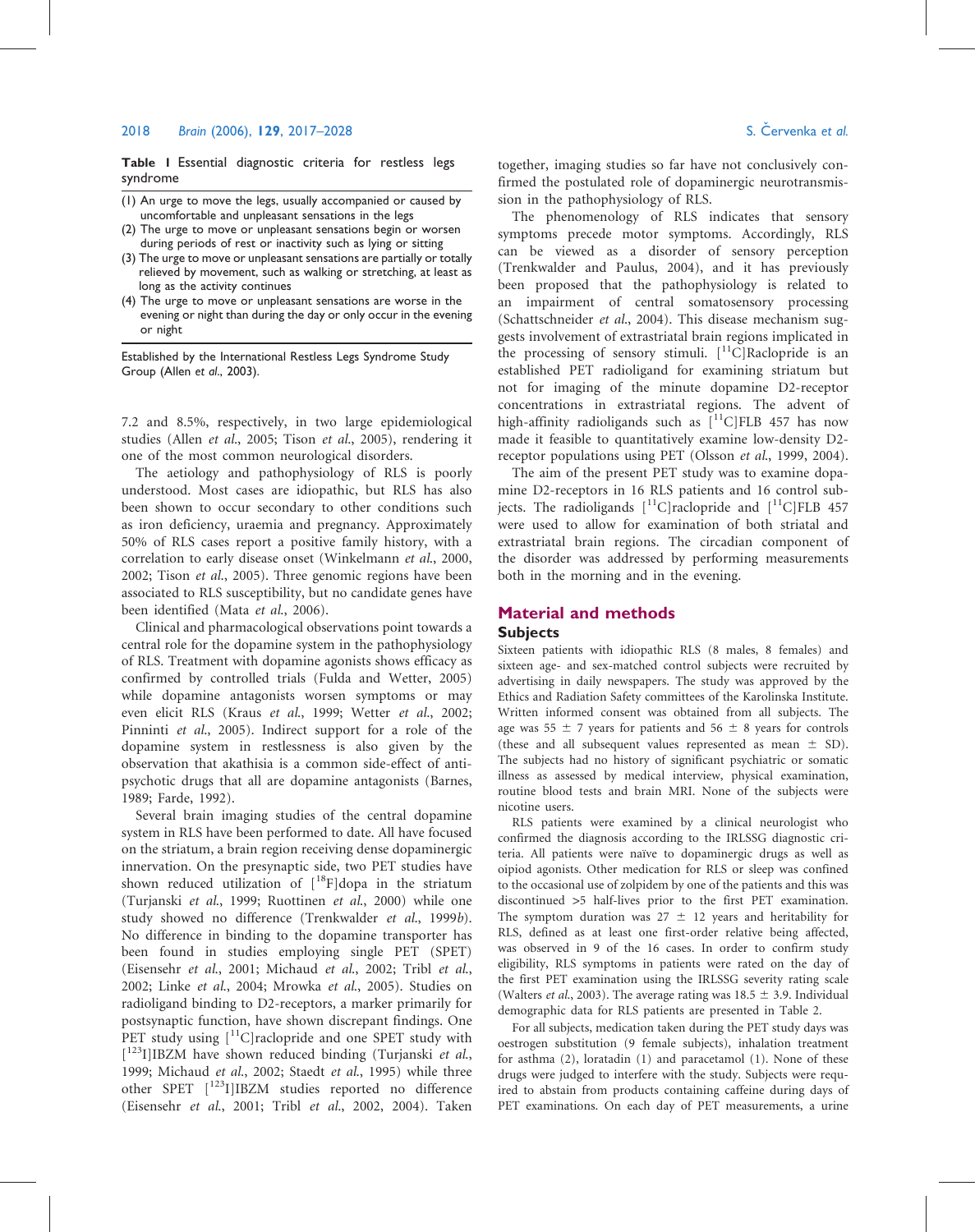Table 2 Demographic data of RLS patients

| Patient        | Sex | Age<br>(years) | Duration of<br>symptoms (years) | Family<br>history* | <b>IRLS</b><br>score <sup>†</sup> |
|----------------|-----|----------------|---------------------------------|--------------------|-----------------------------------|
|                | F   | 61             | 20                              | $+$                | 17                                |
| 2              | M   | 58             | $\overline{0}$                  |                    | 12                                |
| 3              | F   | 57             | 20                              |                    | 24                                |
| 4              | F   | 52             | 5                               |                    | 27                                |
| 5              | M   | 60             | 40                              | $^{+}$             | 18                                |
| 6              | F   | 61             | 40                              | $^{+}$             | 23                                |
| 7              | M   | 60             | 30                              | $+$                | 16                                |
| 8              | M   | 60             | 40                              |                    | 19                                |
| 9              | M   | 4 <sub>1</sub> | 20                              |                    | 17                                |
| $\overline{0}$ | M   | 55             | 25                              | $+$                | 16                                |
| Н              | F   | 54             | 25                              |                    | 21                                |
| 12             | М   | 42             | 30                              | $^{+}$             | 21                                |
| 13             | F   | 62             | 35                              | $+$                | 18                                |
| 4              | M   | 42             | 10                              |                    | 17                                |
| 15             | F   | 56             | 45                              | $^{+}$             | 17                                |
| 16             | F   | 62             | 40                              | $+$                | 13                                |
|                |     |                |                                 |                    |                                   |

 $*+$ ' indicates positive family history and  $-$ ' indicates no family history; † IRLS rating on day of first PET examination.

toxicology screening, a pregnancy test and an electrocardiogram was done.

#### Objectives and study design

The primary objective in this PET study was to examine differences in radioligand binding to dopamine D2-receptors between control subjects and RLS patients. D2-receptor availability was determined in striatum with the radioligand  $[$ <sup>11</sup>C]raclopride and in extrastriatal brain regions with the radioligand [<sup>11</sup>C]FLB 457. All subjects underwent PET measurements with each of the two radioligands in the evening (starting at 18:00 h) on two separate days. The examination days were <16 days apart (for one patient and one control subject this was extended to 34 and 19 days, respectively, due to technical reasons).

The secondary objective was to examine group differences in the diurnal variation of radioligand binding. In eight RLS patients and eight control subjects a morning examination (starting between 10:00 and 12:00 h) was made with  $[$ <sup>11</sup>C]raclopride on the same day as the evening  $[$ <sup>11</sup>C]raclopride was performed. In the remaining eight RLS patients and eight control subjects a morning measurement with  $[$ <sup>11</sup>C]FLB 457 was made on the same day as the evening [ 11C]FLB 457 examination. To avoid any order effects, subject pairs were randomized into four different scanning regimes (Fig. 1).

### MRI and the head fixation system

To allow for the same head positioning in all measurements and to minimize head movement, a plaster helmet was made for each subject individually and used during both MRI and PET examinations (Bergstrom et al., 1981). MR images were acquired using a 1.5T GE Signa system (Milwaukee, WI) with a T1 and T2-weighted protocol. T2 images were examined for structural pathology at subject inclusion. T1 images were reconstructed using a  $256 \times 256 \times$ 156 matrix with an original resolution of  $1.02 \times 1.02 \times 1$  mm<sup>3</sup> and were used for the subsequent data analysis. For three subjects the original z-axis resolution was 1.2 mm and in one case 1.5 mm, which was owing to temporary problems with the MRI camera.



Fig. 1 16 RLS patients and 16 control subjects were randomized in pairs to four different PET examination sequences shown as A, B, C and D. Rectangles show the time frames for the PET measurements.  $RAC = \left[\begin{matrix} 1 & 1 \\ 1 & 1 \end{matrix}\right]$ raclopride;  $FLB = \left[\begin{matrix} 1 & 1 \\ 1 & 1 \end{matrix}\right]$ FLB 457.

#### PET experimental procedure

PET studies were performed on an ECAT Exact HR system (CTI/ Siemens, Knoxville, TN) run in 3D mode (Wienhard et al., 1994). The transaxial resolution of the system is 3.8 mm full width at halfmaximum (FWHM) at the centre of the field of view and 4.5 mm FWHM tangentially and 7.4 mm radially at 20 cm from the centre. Axial resolution is 4 mm FWHM at the centre and 6.8 mm at 20 cm from the centre. Prior to each emission scan a transmission scan of 10 min was performed using three rotating <sup>68</sup>Ge-<sup>68</sup>Ga sources. The information was used for attenuation correction.

[<sup>11</sup>C]Raclopride and [<sup>11</sup>C]FLB 457 were prepared from [<sup>11</sup>C]methyl triflate as described previously (Langer et al., 1999; Sandell et al., 2000). The radioligands were given intravenously as a rapid bolus and the cannula was flushed with saline. Radioactivity in brain was measured during 51 min for  $[$ <sup>11</sup>C]raclopride and 87 min for  $\binom{11}{1}$ FLB 457 by a consecutive sequence of frames  $(3 \times 1, 4 \times 3, 6 \times 6$  and  $3 \times 1, 4 \times 3, 12 \times 6$  min, respectively). After correction for attenuation, random and scattered events, images were reconstructed using a Hann filter (2 mm FWHM). The reconstructed volume was displayed as 47 horizontal sections with a centre-to-centre distance of 3.125 mm and a pixel size of 2.02  $\times$ 2.02 mm<sup>2</sup> (Fig. 2D–H).

# Symptom ratings and control of movement during PET examinations

During all PET measurements, a video capture of head movement was collected and subsequently reviewed. The information was categorized using an operational scale as follows: 0 (no or indecisive head movement); 1 (discrete—at least once <3 mm); and 2 (pronounced—at least once >3 mm). Observed leg movement during examinations was recorded by the investigator (S.C.) and similarly categorized as follows: 0 (no or occasional discrete body movement); 1 (discrete—e.g. repeated toe and ankle movement, occasional leg movement); and 2 (pronounced—e.g. repeated movement of legs or arms). After each evening examination, all subjects were asked to rate uncomfortable leg sensations and the urge to move using a 5-point scale ranging from none (0), mild (1), moderate (2), severe (3) to very severe (4) symptoms.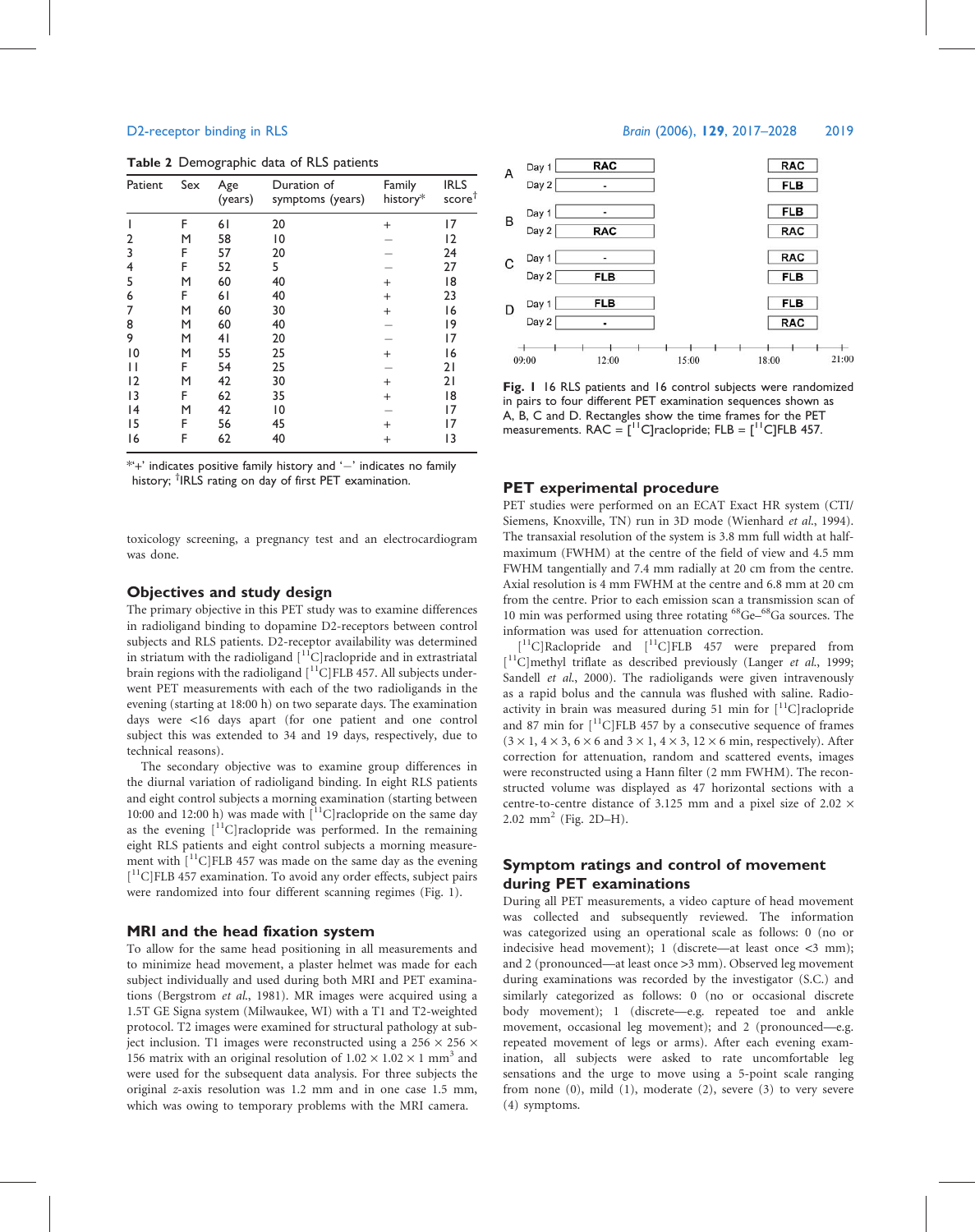

Fig. 2 MR images showing ROIs ( $A-C$ ) and PET images showing regional radioactivity after i.v. injections of  $[$ <sup>11</sup>C]raclopride ( $D-F$ ) and [  $\Gamma$ C]FLB 457 (G–I). The projections are from top to bottom: horizontal, coronal and sagittal. PET images shown are based on summed data from 9 min to the end of the examination. All images are from the same male control subject.

#### Image processing

PET and MR images were stripped of any information identifying the subjects and the file names were coded, rendering the investigator (S.C.) blind to the diagnostic status of the subjects during the image analysis. The MRI images were realigned to the AC–PC plane using SPM2 software and resliced to a resolution of  $2 \times 2 \times 2$  mm<sup>3</sup>. For each subject, all three PET images were coregistered to the resliced MR image using the normalized mutual information method implemented in SPM2 (Maes et al., 1997). During the process of reslicing, the PET images were resampled to MR resolution in order to minimize loss of information. For determination of regional radioligand binding, regions of interest (ROIs) were manually delineated on each individual MR image using the Human Brain Atlas software (Roland et al., 1994).

#### Regions of interest

For  $\lceil$ <sup>11</sup>C raclopride examinations, ROIs for striatum included both putamen and the caudate nucleus. For a detailed subregional

analysis, ROIs were defined according to a method described in the literature (Mawlawi et al., 2001; Martinez et al., 2003) in which striatum is divided into limbic (LST), associative (AST) and sensorimotor (SMST) subregions based on the differential connectivity of the striatum (Joel and Weiner, 2000).

[ 11C]FLB 457 provides a signal for a series of cortical and subcortical extrastriatal regions. In the present study, the selection of ROIs for  $[^{11}C]$ FLB 457 examinations was guided by the literature on neuronal pathways for processing of sensory information. The brain regions included were thalamus, insula and the anterior cingulate cortex (ACC). All regions were defined according to the published guidelines as described briefly in the following sections.

ROIs for thalamus were defined using a procedure described previously (Buchsbaum et al., 1996; Gilbert et al., 2001; Yasuno et al., 2004) with some modifications. In order to avoid inclusion of mesencephalic or hypothalamic areas within the ROI, the rostral end of the superior colliculi rather than the inferior border of the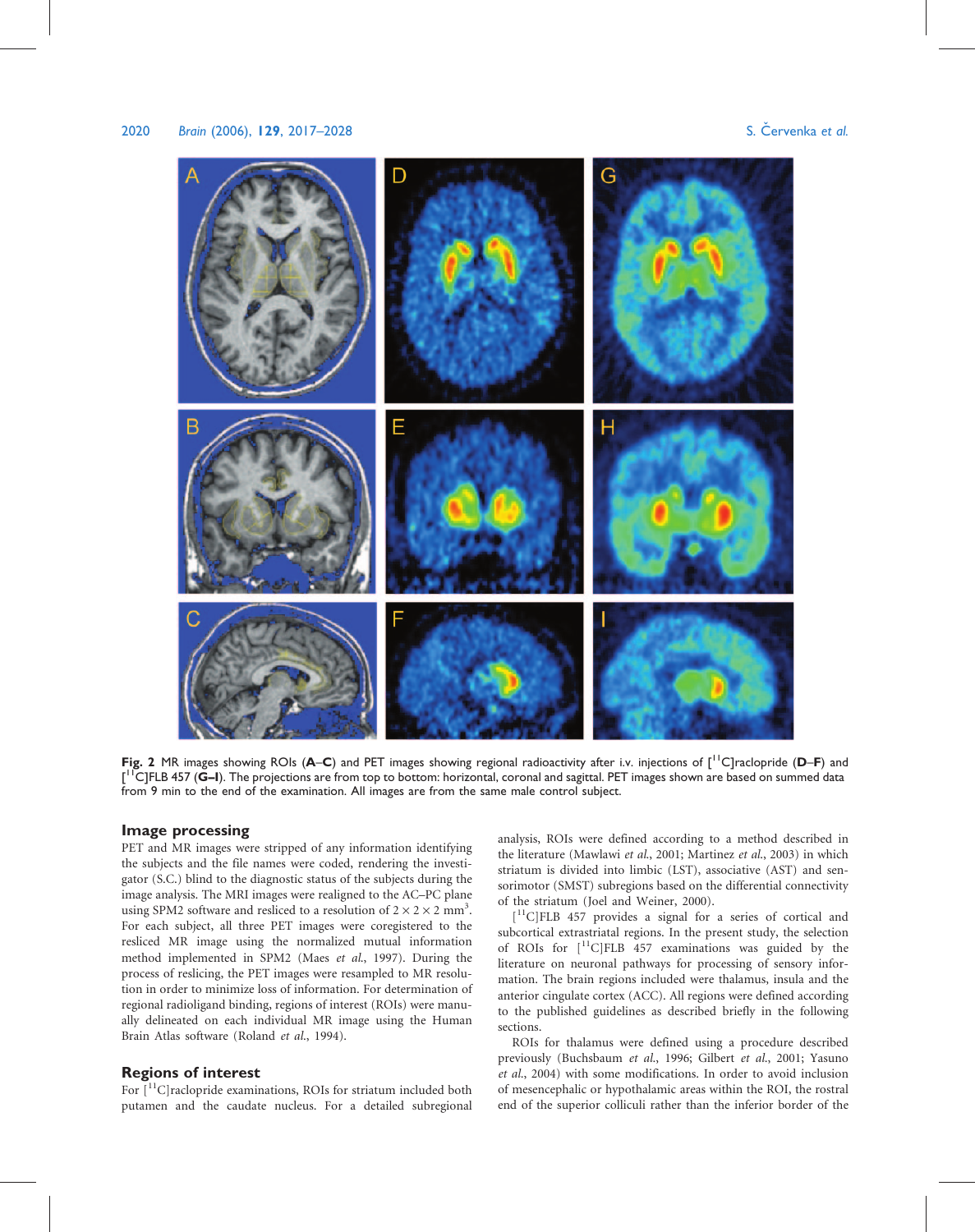third ventricle was defined as the inferior boundary of the thalamus. Furthermore, the anterior and central portions of both the medial and lateral thalamus can be viewed as homogeneous with regard to D2-receptor density (Hall et al., 1996; Rieck et al., 2004) and, therefore, in order to reduce statistical noise only three thalamic subdivisions were defined—medial, lateral and posterior. ROIs for insula were delineated according to guidelines described by Crespo-Facorro et al. (2000a, b). For ACC, ROIs were drawn for both rostral and caudal subregions with the most anterior point of the inner surface of genu corporis callosi defining the vertical dividing plane (Crespo-Facorro et al., 2000b; Ballmaier et al., 2004). Finally, a ROI for cerebellum was drawn below the appearance of the petrosal bone in five slices, corresponding to a thickness of 10 mm. For an example of ROI delineation, see Fig. 2A–C.

#### Quantitative analysis

The ROIs were transferred to the series of PET images to generate time–activity curves (TACs). This was done for each subregional ROI individually, on both right and left side. Spatially weighted averages of the original curves were then calculated to create TACs for larger regions.

Regional binding potential (BP) values were calculated using the simplified reference tissue model with the cerebellar TAC as input function (Lammertsma and Hume, 1996). This approach has previously been found suitable for both  $\binom{11}{ }$ C raclopride and  $\binom{11}{ }$ C FLB 457 (Lammertsma and Hume, 1996; Olsson et al., 1999, 2004). Cerebellum is a region where D2-receptor density is negligible (Hall et al., 1996; Olsson et al., 1999) and serves as an indirect approximation of free and non-specifically bound radioligand concentration, though a recent study with  $\binom{11}{1}$ C]FLB 457 in rodents has shown that it cannot be excluded that a few per cent of the activity in cerebellum may represent specific binding to dopamine D2-receptors (Ahmad et al., 2006).

The parameter BP in this context represents the ratio of receptor density ( $B_{\text{max}}$ ) and apparent affinity ( $K_d$ ) (Mintun et al., 1984). The affinity is termed 'apparent' when non-specific binding in the brain  $(f2)$  is not corrected for. No correction of partial volume effects was done.

#### Statistical parametric mapping

For  $[$ <sup>11</sup>C]FLB 457 examinations, a parametric mapping analysis was made in order to investigate changes in brain independent of ROI definition, and also to examine homogeneity within regions. The wavelet approach was used, the background and procedure of which has been described in detail previously (Turkheimer et al., 2000; Cselenyi et al., 2002). Briefly, the original images were transformed frame-by-frame to the wavelet space using a 3D stationary wavelet transform (Cselenyi et al., 2006). The depth of decomposition was set at 2 and the kernel length was 16. The resulting coefficients were analysed quantitatively using the reference region version of Logan's linear graphical estimation (Logan et al., 1996), yielding a parametric wavelet transform describing the distribution volume ratio (DVR). The same cerebellar reference regions as in the ROI-based analysis were used. In the next step a wavelet reconstruction was applied, resulting in 3D DVR images in normal space. The images were then normalized to the MNI template in SPM2 and smoothed using a Gaussian filter (FWHM 10 mm) before statistical calculations.

#### Statistical analysis

In the ROI-based analysis, average differences in BP between RLS patients and control subjects were calculated as ([patient control]/control)  $\times$  100%. Statistical differences between groups were investigated using a repeated-measures analysis of variance (ANOVA, general linear model module, Statistica 7.1, StatSoft, Tulsa, OK). Group and region were set as within-factors, thus taking advantage of the matched design of the study. In the first part of the analysis, group effects were determined using BP values for whole striatum, thalamus, insula and ACC. In the second part of the analysis, subregional as well as side differences were taken into account. BP values from all individual subregional ROIs, right and left sides separately, were entered in the ANOVA. This gave six levels for the region factor for  $\int_0^{11}C\vert$  raclopride and 12 levels for [ 11C]FLB 457 examinations. For comparison of individual regions and subregions, a contrast analysis was performed. A two-tailed probability value of  $P < 0.05$  uncorrected was selected as significant.

In PET studies, the measurement of dopamine-receptor binding in different regions of the brain in the same individual cannot be regarded as independent observations. This view is based on the biological condition that cell populations throughout the brain are innervated almost exclusively by efferents originating from a restricted area in the midbrain. In accordance, correction for multiple comparisons is not a prerequisite in the present analysis. However, as part of a conservative statistical approach, the results were also evaluated using Bonferroni correction.

Group differences in diurnal variation were examined with a repeated-measures ANOVA, with group, region and time as withinfactors. Subregional ROIs were not included in this part of the analysis.

In the parametric analysis, a voxel-based paired  $t$ -test was performed in SPM2. For this exploratory analysis, an unrestricted search volume was used. The significance threshold was set to  $P < 0.005$  uncorrected with a minimal cluster size of  $>50$  voxels.

Group differences in categorical variables were estimated using Wilcoxon's matched pairs test and correlations between BP and categorical variables were tested using Spearman rank order correlation. The significance level in these tests was set to  $P < 0.05$ .

# **Results**

# Pet examination variables

For timing of radioligand injections, injected radioactivity and injected radioligand mass see Table 3. There was no systematic group difference in either variable as determined with a two-tailed t-test for both morning and evening examinations.

# Movement and subjective RLS symptoms during PET

RLS patients displayed more body movement than control subjects in evening  $\lceil$ <sup>11</sup>C | raclopride examinations (mean score 1.0 and 0.4, respectively,  $P = 0.028$  using Wilcoxon's matched pairs test) and evening  $\lceil {^{11}C} \rceil$ FLB 457 measurements (1.7 and 0.8,  $P < 0.005$ ). However, there was no systematic difference between groups in scoring for head movement for either scan ( $P = 0.46, 0.89$ ). Body movement scores were higher in the evening compared with the morning for RLS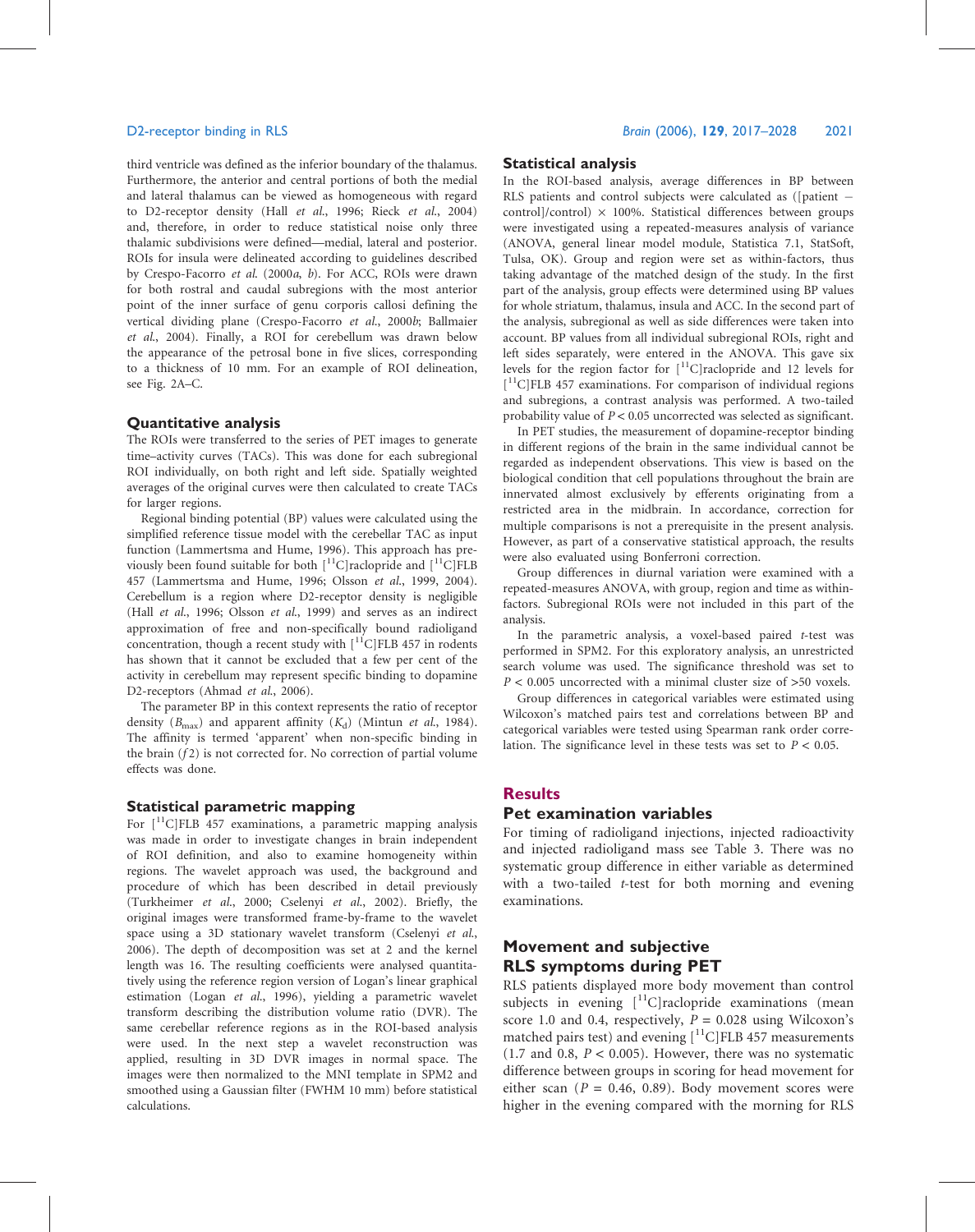|  | Table 3 Radioligand injection statistics |  |  |
|--|------------------------------------------|--|--|
|--|------------------------------------------|--|--|

|                                           |                |              | Injection time ( $\pm$ min) Injected radioactivity (MBq) Specific radioactivity (GBq/ $\mu$ mol) Injected radioligand mass ( $\mu$ g) |                 |
|-------------------------------------------|----------------|--------------|---------------------------------------------------------------------------------------------------------------------------------------|-----------------|
| $\int$ <sup>11</sup> C]Raclopride         |                |              |                                                                                                                                       |                 |
| $RLS$ (a.m.)                              | $11.02 \pm 39$ | $192 \pm 12$ | $98 \pm 52$                                                                                                                           | $1.07 \pm 1.00$ |
| Controls (a.m.)                           | $10.45 \pm 13$ | $194 \pm 04$ | $138 \pm 119$                                                                                                                         | $0.86 \pm 0.64$ |
| $RLS$ (p.m.)                              | $18.04 \pm 03$ | $194 \pm 06$ | $104 \pm 72$                                                                                                                          | $1.67 \pm 2.39$ |
| Controls (p.m.)                           | $18.11 \pm 26$ | $196 \pm 04$ | $173 \pm 126$                                                                                                                         | $0.62 \pm 0.40$ |
| $\int$ <sup>1</sup> C <sub>JFLB</sub> 457 |                |              |                                                                                                                                       |                 |
| $RLS$ (a.m.)                              | $10.35 \pm 54$ | $199 \pm 19$ | $191 \pm 80$                                                                                                                          | $0.45 \pm 0.19$ |
| Controls (a.m.)                           | $10.31 \pm 39$ | $195 \pm 32$ | $153 \pm 140$                                                                                                                         | $0.68 \pm 0.32$ |
| $RLS$ (p.m.)                              | $18.03 \pm 03$ | $204 \pm 18$ | $210 \pm 90$                                                                                                                          | $0.44 \pm 0.23$ |
| Controls (p.m.)                           | $18.04 \pm 05$ | $201 \pm 37$ | $213 \pm 162$                                                                                                                         | $0.58 \pm 0.43$ |

All values are mean  $\pm$  SD.



Fig. 3 Histograms showing mean values and standard deviations of the binding potential (BP) in RLS patients and control subject from evening examinations with  $\overline{[}^{11}C]$  raclopride (A and B) and  $\overline{[}^{11}C]$  FLB 457 (C and D). In graph B, the regions are limbic striatum, associative striatum (assoc) and sensorimotor striatum (sensorim). In graph C, ACC denotes anterior cingulate cortex. In D, the regions are lateral (lat), medial (med) and posterior (post) thalamus; insula; caudal (caud) and rostral (rost) ACC. R = right; L = left. \*P < 0.05; \*\*P < 0.01 uncorrected.

patients (2.7 and 1.1,  $P < 0.001$ ) but not for control subjects  $(1.25 \text{ and } 0.75, P = 0.086)$ . Subjective symptoms as assessed after evening examinations were higher for RLS patient than control subjects both for  $\int_0^{11}$ C raclopride (3.2 versus 0.6,  $P < 0.005$ ) and  $\binom{11}{1}$ C FLB 457 (4.8 versus 0.9,  $P < 0.001$ ).

# Group comparisons of evening examinations ( $n = 16 + 16$ )

BP values in striatum as measured with  $\lceil {^{11}C}\rceil$ raclopride were higher for RLS patients than for control subjects (2.79  $\pm$  0.22

versus 2.61  $\pm$  0.17, P = 0.029) (Fig. 3A). In the ensuing subregional analysis, values were numerically higher for RLS patients in all subregions, with the average difference ranging from 3% in the left SMST to 15% in the right LST (Fig. 3B). The group effect was statistically significant  $(F = 4.72, P = 0.046;$  repeated-measures ANOVA), but not the group and region interaction effect ( $F = 1.22$ ,  $P = 0.31$ ). When performing the analysis of individual subregions, the elevation was statistically significant in right LST and AST bilaterally. After applying Bonferroni correction  $(k = 6)$ , the difference in right AST was still significant.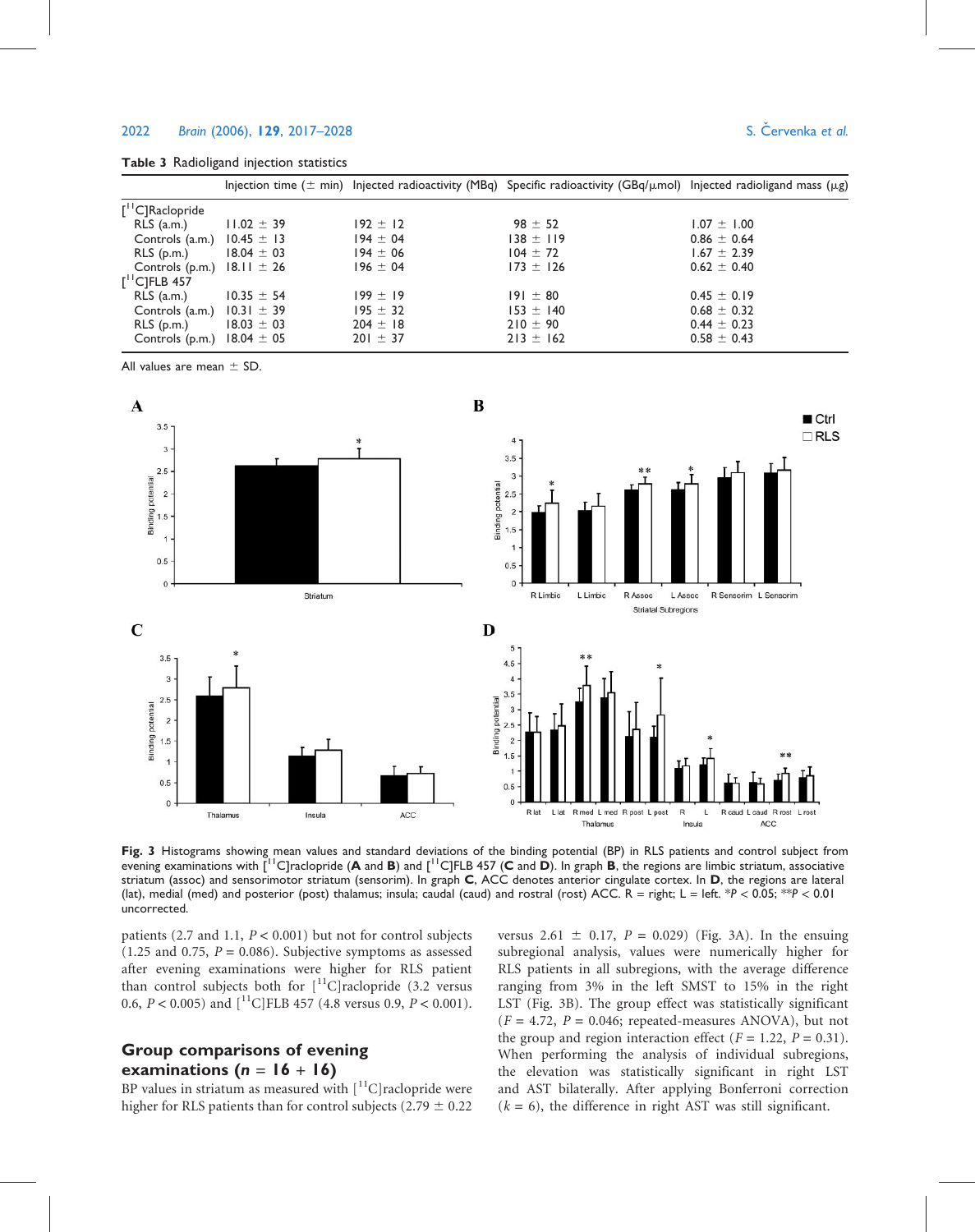

Fig. 4 Data from evening  $\int^1$ C]FLB 457 examinations were transformed into binding parameter maps using the wavelet approach (see references in text). The maps were normalized to a template and statistically analysed using SPM2. Images show clusters of individual voxels where DVR values were significantly higher in RLS patients compared to control subjects using a paired t-test. The threshold for significance was set at P < 0.005 and the minimal cluster size was 50 voxels. Images are presented in the neurological convention (right is right). In the left panel, all clusters throughout the whole brain are demonstrated in the 'glass brain' in SPM2. The red arrow indicates a significant cluster of 363 voxels in the right ACC. In the right panel, this cluster is overlain on the Montreal Neurological Institute template brain from SPM2. Colour scale shows T-score.

For  $\lceil$ <sup>11</sup>C $\rceil$ FLB 457 examinations, BP values were numerically higher in RLS patients compared to control subjects in thalamus, insula and ACC (Fig. 3C). The difference was statistically significant in thalamus (2.79  $\pm$  0.52 versus  $2.58 \pm 0.46$ ,  $P = 0.029$ ). When values from these regions were entered into the repeated-measures ANOVA, the group effect was close to significant ( $F = 4.53$ ,  $P = 0.0502$ ), while the group and region interaction effect was not significant ( $F =$ 2.14,  $P = 0.14$ ). When entering data from all subregional ROIs, the repeated-measures ANOVA showed a significant group effect ( $F = 7.63$ ,  $P = 0.015$ ). The group and region interaction effect was also significant ( $F = 3.25$ ,  $P < 0.001$ ), and in the analysis of individual subregions, the group difference reached statistical significance in right medial thalamus, left posterior thalamus, left insula and the rostral ACC on the right side (Fig. 3D). In these regions, the average difference ranged from 17% in right medial thalamus to 47% in the right rostral ACC. The significance values in right medial thalamus and right rostral ACC survived Bonferroni correction  $(k = 12)$ .

The parametric analysis of  $\binom{11}{1}$ C|FLB 457 images showed results partly in congruence with the ROI-based analysis. Significantly higher DVR values for RLS patients were seen in right ACC, left thalamus and the anterior tip of right insula. Clusters were also found in prefrontal cortex bilaterally (Fig. 4). The only region where the

group difference reached statistical significance on a cluster level was the right ACC ( $P = 0.03$ ).

# Group comparisons of morning examinations ( $n = 8 + 8$ )

Eight RLS patients and eight control subjects underwent morning examinations with each radioligand. Morning examinations with  $[$ <sup>11</sup>C]raclopride showed elevated BP values in RLS patients compared to control subjects in striatum  $(2.81 \pm 0.10$  versus  $2.59 \pm 0.22$ ;  $P = 0.0052$ ). The group difference remained when taking subregional and side differences into account in a repeated-measures ANOVA ( $F = 9.72$ ,  $P = 0.017$ ), while the group and region interaction effect was not significant. For  $[^{11}C]$ FLB 457 studies, the group difference was not statistically significant as estimated by repeated-measures ANOVA, either when examining whole regions or subregions  $(F = 0.056,$  $P = 0.82$ ;  $F = 1.0$ ,  $P = 0.45$ ).

# Group comparisons of diurnal variation ( $n = 8 + 8$ )

The average change between morning and evening examinations was small for both groups in all regions, from <1% for striatum and thalamus up to 6% for the ACC (Table 4). No systematic difference was seen between groups, with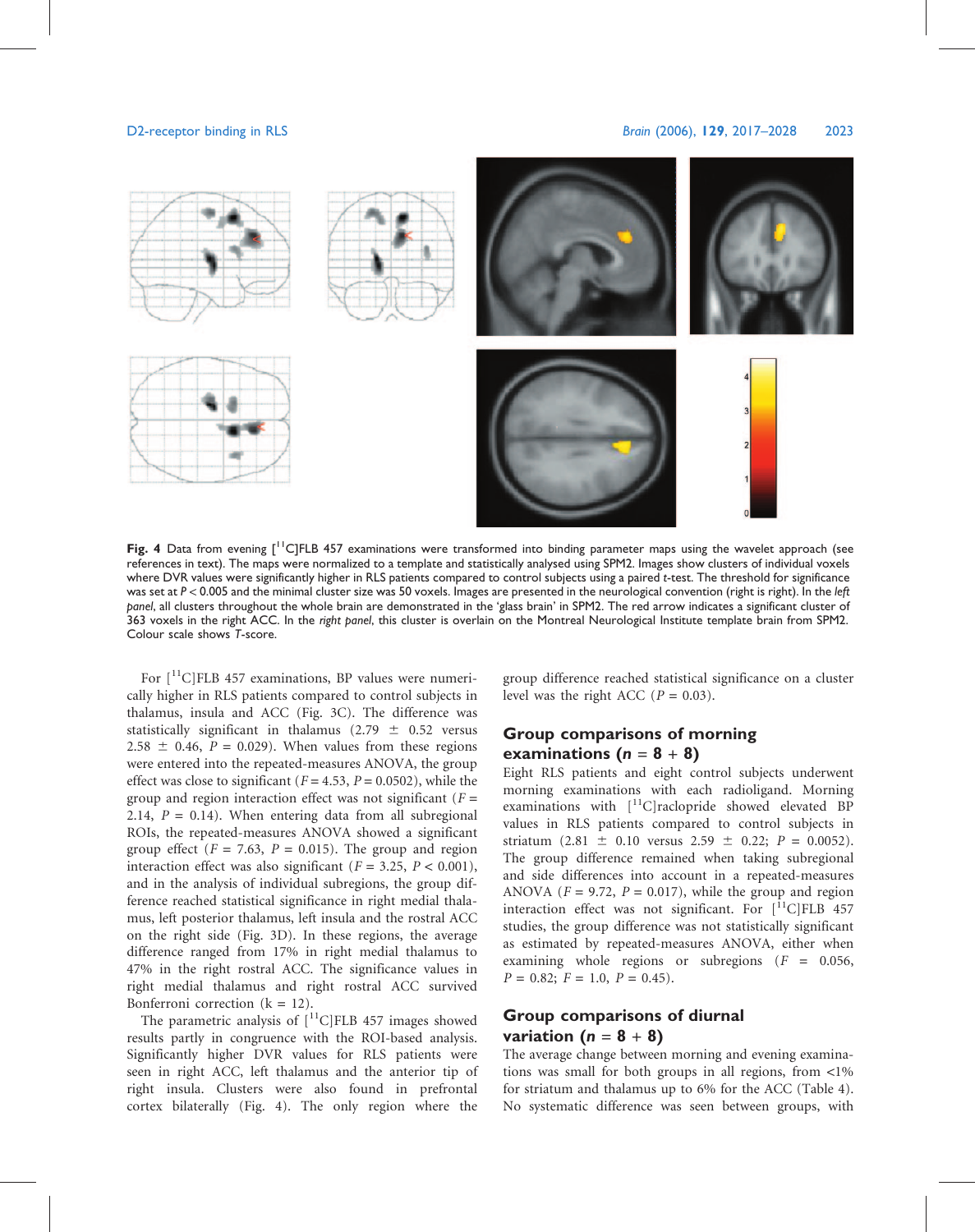|                 | Controls        |                 |                        | <b>RLS</b>      |                 |                        |
|-----------------|-----------------|-----------------|------------------------|-----------------|-----------------|------------------------|
|                 | A.M.            | P.M.            | Average difference (%) | A.M.            | <b>P.M.</b>     | Average difference (%) |
| Striatum        | $2.59 \pm 0.22$ | $2.61 \pm 0.22$ | 0.8                    | $2.81 \pm 0.10$ | $2.78 \pm 0.16$ | $-0.9$                 |
| <b>Thalamus</b> | $2.60 \pm 0.53$ | $2.56 \pm 0.39$ | $-0.6$                 | $2.65 \pm 0.34$ | $2.64 \pm 0.37$ | $-0.1$                 |
| Insula          | $1.22 \pm 0.36$ | $1.18 \pm 0.23$ | 1.6                    | $1.18 \pm 0.28$ | $1.22 \pm 0.30$ | 3.2                    |
| <b>ACC</b>      | $0.65 \pm 0.26$ | $0.65 \pm 0.24$ | $\cdot$                | $0.73 \pm 0.15$ | $0.68 \pm 0.17$ | $-5.9$                 |

**Table 4** Intraindividual change in BP between morning and evening  $(n = 8 + 8)$ 

Average difference =  $[(P.M. - A.M.)/A.M.] \times 100$ .

repeated-measures ANOVA showing no significance for the time and group interaction effect in  $\left[ {}^{11}C\right]$  raclopride  $(F = 0.24, P = 0.64)$  or  $\binom{11}{1}$ C FLB 457 ( $F = 0.086, P = 0.78$ ) examinations. The interaction term for time, group and region for  $[$ <sup>11</sup>C $]$ FLB 457 studies was also not significant  $(F = 0.89, P = 0.43)$ . Furthermore, when analysing groups separately no significant difference was seen between morning and evening examinations for any region.

# **Correlations**

No significant correlation was seen between symptom levels during evening examinations and regional radioligand binding in striatum, thalamus, insula or the ACC using the Spearman rank order correlation. Similarly, no correlation was found between BP values and RLS symptom ratings performed on the day of the first PET examination.

#### **Discussion**

Previous molecular imaging studies of striatal dopamine D2-receptors in RLS patients have shown reduced radioligand binding or no difference when compared with control subjects. In the present study, D2-receptors were examined in 16 drug-naïve RLS patients and 16 matched controls. To our knowledge, this is the first study in RLS patients where D2-receptor binding has been examined also in extrastriatal brain regions.

Previous findings of reduced BP in striatum could not be confirmed. Striatal  $[{}^{11}C]$ raclopride binding was significantly higher in RLS patients, as estimated both in the morning and in the evening. A subsequent detailed anatomical analysis showed that this difference was not driven by a specific striatal subregion, but instead may reflect a more general engagement of the striatal complex.

BP values were higher in RLS patients also in extrastriatal brain regions as measured with  $[$ <sup>11</sup>C]FLB 457. The group effect when analysing thalamus, ACC and insula bordered on the significant, which could be interpreted in terms of a wider engagement of dopaminergic neurotransmission in the pathophysiology of RLS. However, both the regional and voxel-based analysis provided some support for involvement of specific subregions in thalamus and the ACC.

The selection of extrastriatal ROIs was partly based on the literature on neuronal pathways involved in processing of nociceptive sensory information. A background is that the sensory symptoms of RLS are consistently described as uncomfortable and as many as 45% of the patients report the sensations as being painful (Winkelmann et al., 2000). The thalamus, insula and ACC are all part of the medial nociceptive system which is thought to regulate the affectivemotivational component of pain (for a review, see Price, 2000). This component of pain includes the desire to terminate and reduce a negative sensation, and it is tempting to view this as similar to the urge for movement in RLS symptoms. In the present study, regions within the ACC showed the most consistent group difference in both the subregional and the voxel-based analysis. Activity in the ACC has previously been shown to correlate to the unpleasant component of pain (Rainville et al., 1997; Tolle et al., 1999). The regional group differences in D2-receptor availability demonstrated in this study are consistent with the hypothesis of RLS as a disorder of somatosensory processing.

BP was the most important parameter used for comparisons in this study. BP is a ratio between the concentration of available receptor sites  $(B_{\text{max}})$  and the apparent in vivo affinity  $(K_d)$  of the PET radioligand. An elevation in BP may thus theoretically correspond to a difference in either of these two binding parameters. These two interpretations of the present results will be discussed separately in the following in relation to the pertinent literature on dopaminergic neurotransmission.

In healthy volunteers, interindividual variance in BP has been suggested to be due mainly to variability in  $B_{\text{max}}$  rather than  $K_d$  (Farde et al., 1995). In clinical PET studies, BP is thus commonly used as an index of receptor density (Laruelle, 2003). According to this view, the present results may indicate increased D2-receptor density levels in RLS patients.

Receptor density levels in adult brain may be a consequence of genetic factors (Jonsson et al., 1999) but may also be subject to adaptive mechanisms during life as supported by data from animal research. For instance, D2-receptor expression in rodents can be upregulated by D2-receptor antagonists (Hurley et al., 1996; Huang et al., 1997; Joyce, 2001; Andersson et al., 2005) or by depletion of synaptic dopamine concentrations (Stanwood et al., 2000) while chronic stimulation with D2 agonists can lead to a decrease in receptor concentration (Stanwood et al., 2000). In non-human primates, chronic treatment with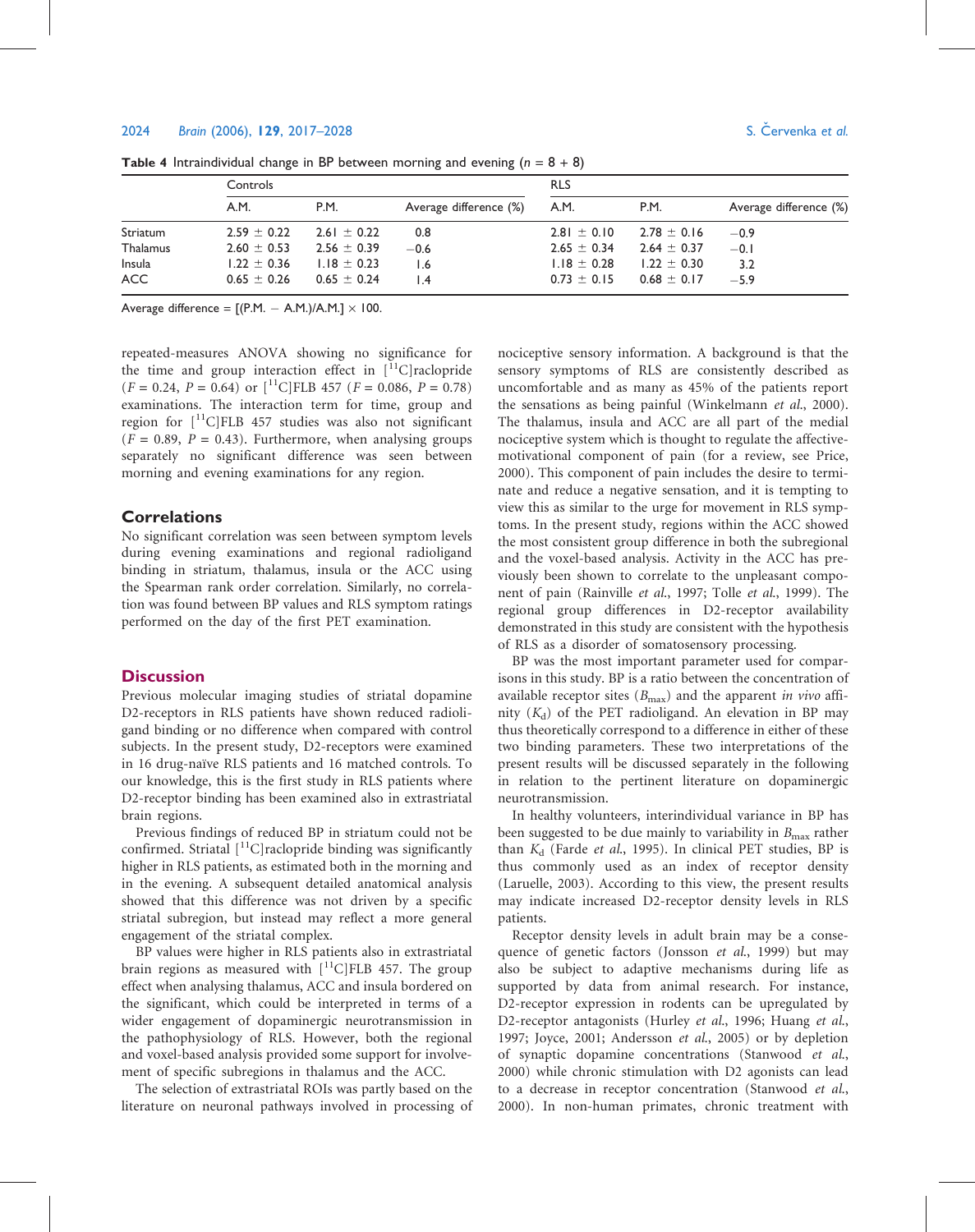amphetamine has been shown to result in decreased striatal D2 density (Ginovart et al., 1999). According to this line of observations, an extended interpretation of the present results is that the increased D2-receptor density in RLS patients could be owing to receptor upregulation in response to hypoactivity in dopaminergic neurotransmission.

Apart from influencing binding parameters by a secondary effect on receptor density, endogenous dopamine has been shown to exert a direct effect on D2-receptor BP estimates. Compounds increasing synaptic dopamine concentrations can lead to a decrease in  $[{}^{11}C]$ raclopride binding (for review, see Laruelle, 2000) while pharmacological depletion of dopamine levels can increase binding (Ginovart et al., 1997; Verhoeff et al., 2001). The results from similar experiments with  $[$ <sup>11</sup>C]FLB 457 are not conclusive though there is evidence that this radioligand is also sensitive to endogenous dopamine levels (Chou et al., 2000). Consequently, it cannot be excluded that the present findings may also reflect lower synaptic levels of endogenous dopamine in RLS patients. Importantly, both interpretations presented above are consistent with the hypothesis of hypoactive dopaminergic neurotransmission in RLS.

In relation to the symptomatology of RLS, it is of particular interest that the dopamine system is involved in the modulation of nociceptive signals, as has been demonstrated in PET studies in man. It has been shown that dopamine D2-receptor BP in the striatum of healthy subjects inversely correlated to pain threshold (Hagelberg et al., 2002b; Martikainen et al., 2005) while in other studies patients with chronic orofacial pain exhibited higher dopamine D2-receptor BP (Hagelberg et al., 2003a, b). These data suggest an association between hypoactivity of the dopaminergic system and a reduced pain threshold in these models. A similar mechanism could be involved in the perception of sensory symptoms in RLS.

Recently, von Spiczak et al. (2005) demonstrated a negative correlation between RLS severity and opioid binding in areas involved in the medial pain system as measured with the non-selective opioid-receptor radioligand  $\binom{11}{1}$ C diprenorphine. This observation was interpreted as elevated release of endogenous opioids. Previously, alfentanil, a mu-opioid agonist, has been shown to increase  $[^{11}C]$ raclopride binding in the striatum (Hagelberg *et al.*, 2002*a*) and also  $[$ <sup>11</sup>C]FLB 457 binding in several extrastriatal regions, most significantly in medial thalamus and anterior cingulate cortex (Hagelberg et al., 2004). Taken together, it can thus not be excluded that our findings in the dopamine system are secondary to changes in oipiod neurotransmission.

The secondary aim of this study was to examine diurnal variability in dopaminergic parameters, with respect to the circadian pattern of RLS symptoms. The results failed to show any significant differences between patients and control subjects. In both groups, the average change between examinations performed in the morning and evening during the same day was within the previously reported test–retest reproducibility for both radioligands (Hietala et al., 1999;

Vilkman et al., 2000; Mawlawi et al., 2001; Sudo et al., 2001; Hirvonen et al., 2003). A possible explanation could be that the evening PET examinations were not performed sufficiently late to coincide with RLS symptoms, which are reported to be most prominent between midnight and 4 a.m. (Hening et al., 1999; Trenkwalder et al., 1999a; Michaud et al., 2004). However, the validity of the present protocol is supported by the observation that patients had significantly more pronounced leg movement in the evening as compared with the morning examinations and the higher rating of immobilization symptoms for patients compared to controls. The absence of diurnal variation of D2-receptor availability could imply that events downstream or parallel to D2-receptor signalling are responsible for the circadian pattern of RLS symptoms.

As stated above, the finding of increased striatal D2 receptor availability in RLS patients contrasts with the results of previous imaging studies. We here discuss four methodological issues that can account for this discrepancy. (i) All previous studies but one have been performed using SPET, which compared with PET has a lower resolution. (ii) No head fixation procedures are described in any of the studies. Actions to control for head movement are of particular concern when studying RLS. Leg movement during examinations (as observed in the present study) could result in small but nevertheless significant head movement, leading to signal blurring with false low BP values as a consequence. The striatum may be particularly sensitive to this effect, since it is an anatomically small structure with a high signal in contrast to surrounding tissue. (iii) In some studies, control subjects were not age-matched. For instance, in one of the studies (Staedt et al., 1995) the control subjects were significantly younger than patients (mean age 42 versus 58 years). Such a difference may substantially influence results since dopamine D2-receptor density is known to decrease by  $\sim$ 5–10% per decade (Volkow et al., 1996; Kaasinen et al., 2000). (iv) In several studies (Turjanski et al., 1999; Eisensehr et al., 2001; Tribl et al., 2002) the sample included RLS patients who had been exposed to dopaminergic drugs. As discussed above, chronic receptor stimulation can lead to receptor downregulation, resulting in lower radioligand binding.

With regard to methodological concerns in the present study, it should be noted that there was a difference between groups with respect to injected mass in  $\binom{11}{1}$ C FLB 457 evening examinations, albeit not statistically significant. Increased receptor occupancy of unlabelled radioligand could lead to lower BP values in control subjects, constituting a possible source of error. In simulation studies, an injected mass of  $0.5 \mu$ g has been shown to result in a radioligand occupancy of 5% while 1 mg corresponded to 8% occupancy (Olsson et al., 2004). On the basis of this analysis, the reported difference of 0.44–0.58 should account for 1 or 2% difference in BP. A further issue is that of partial volume effects (PVE), a phenomenon related to the limited resolution of PET where activity in a brain region might be contaminated by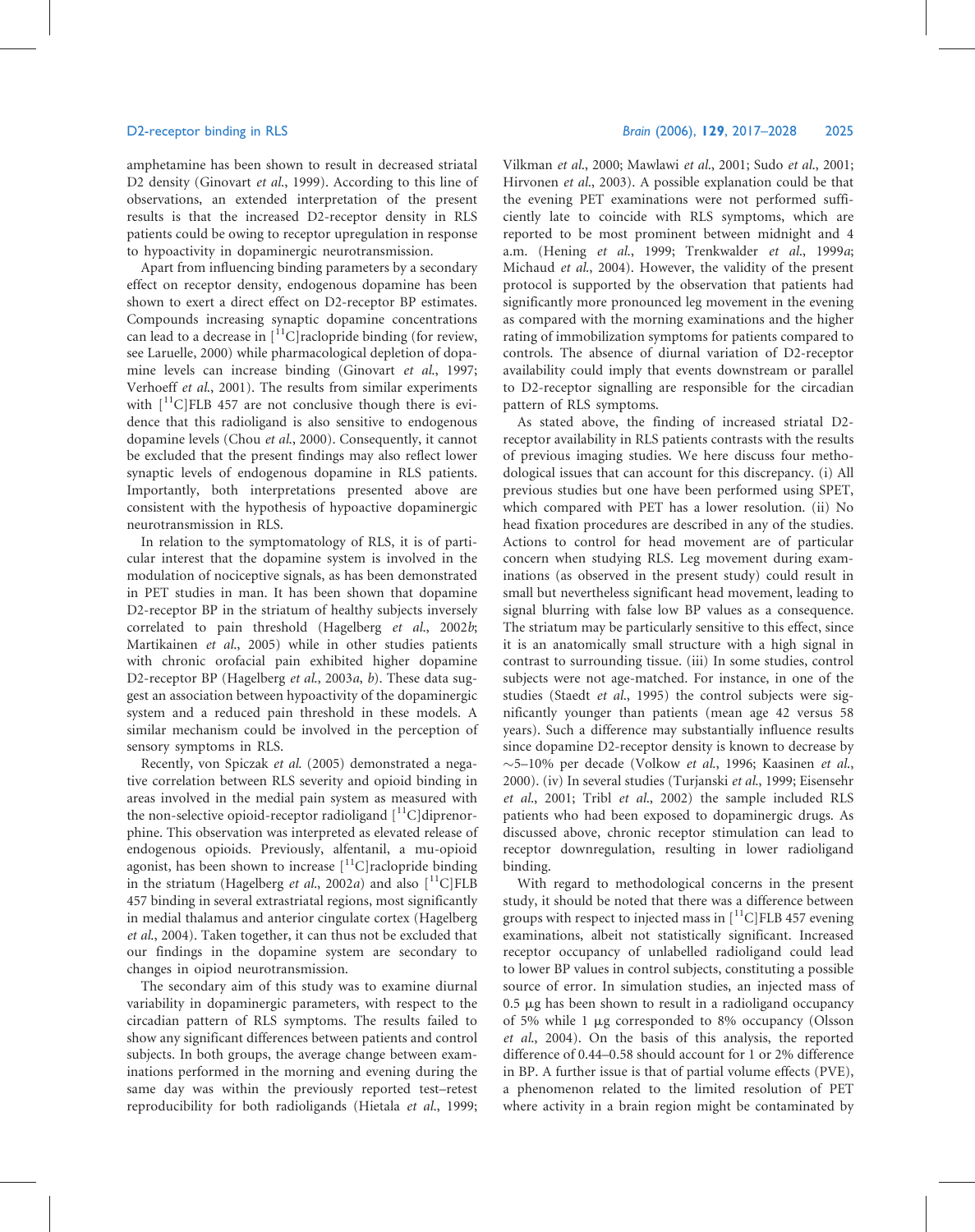# 2026 Brain (2006), 129, 2017–2028 S. C̆ervenka et al.

that of neighbouring regions. However, the issue is of importance primarily when studying diseases with known tissue degeneration or other forms of structural change, which would then introduce systematic differences in PVE between groups. This has generally not been the case for RLS although a recent publication has suggested a grey matter increase in the pulvinar nuclei of thalamus in patients with RLS (Etgen et al., 2005).

In conclusion, our results provide support for hypoactive dopaminergic neurotransmission as a key component in the pathophysiology of RLS. The study supports that extrastriatal as well as striatal brain regions are involved. Furthermore, it might be speculated that the specific anatomical location of the findings reflects a disturbance of the central processing of sensory input, suggesting a possible pathway for sensory symptoms of RLS. The results do not support variability in dopamine D2-receptor availability as a correlate to the diurnal rhythm of RLS symptoms.

#### Acknowledgements

The excellent technical assistance of Kjerstin Lind and Arsalan Amir is gratefully acknowledged, as is the work by other members of the Karolinska PET group. The authors also thank Maria O. Wishart and Johanna Sanner at GSK for their contribution in the planning and execution of the study. This work was supported by the Swedish Research Council (VR 09114, L.F.) and GlaxoSmithKline Pharmaceuticals.

Conflict of interest statement: Two of the authors (R.A.C. and R.Y.L.) are employees of GlaxoSmithKline Pharmaceuticals and further author (J.C.M.) is a former employee of the organization. The study was supported by GlaxoSmithKline.

#### References

- Ahmad R, Hirani E, Grasby PM, Hume SP. Effect of reduction in endogenous dopamine on extrastriatal binding of [11C]FLB 457 in rat brain—an ex vivo study. Synapse 2006; 59: 162–72.
- Allen RP, Picchietti D, Hening WA, Trenkwalder C, Walters AS, Montplaisi J. Restless legs syndrome: diagnostic criteria, special considerations and epidemiology: a report from the restless legs syndrome diagnosis and epidemiology workshop at the National Institutes of Health. Sleep Med 2003; 4: 101–9.
- Allen RP, Walters AS, Montplaisir J, Hening W, Myers A, Bell TJ, et al. Restless legs syndrome prevalence and impact: REST general population study. Arch Intern Med 2005; 165: 1286–92.
- Andersson M, Terasmaa A, Fuxe K, Stromberg I. Subchronic haloperidol increases CB(1) receptor binding and G protein coupling in discrete regions of the basal ganglia. J Neurosci Res 2005; 82: 264–72.
- Ballmaier M, Toga AW, Blanton RE, Sowell ER, Lavretsky H, Peterson J, et al. Anterior cingulate, gyrus rectus, and orbitofrontal abnormalities in elderly depressed patients: an MRI-based parcellation of the prefrontal cortex. Am J Psychiatry 2004; 161: 99–108.
- Barnes TR. A rating scale for drug-induced akathisia. Br J Psychiatry 1989; 154: 672–6.
- Bergstrom M, Boethius J, Eriksson L, Greitz T, Ribbe T, Widen L. Head fixation device for reproducible position alignment in transmission CT and positron emission tomography. J Comput Assist Tomogr 1981; 5: 136–41.
- 
- Buchsbaum MS, Someya T, Teng CY, Abel L, Chin S, Najafi A, et al. PET and MRI of the thalamus in never-medicated patients with schizophrenia. Am J Psychiatry 1996; 153: 191–9.
- Chou YH, Halldin C, Farde L. Effect of amphetamine on extrastriatal D2 dopamine receptor binding in the primate brain: a PET study. Synapse 2000; 38: 138–43.
- Crespo-Facorro B, Kim J, Andreasen NC, O'Leary DS, Bockholt HJ, Magnotta V. Insular cortex abnormalities in schizophrenia: a structural magnetic resonance imaging study of first-episode patients. Schizophr Res 2000a; 46: 35–43.
- Crespo-Facorro B, Kim J-J, Andreasen NC, Spinks R, O'Leary DS, Bockholt HJ, et al. Cerebral cortex: a topographic segmentation method using magnetic resonance imaging. Psychiat Res Neuroimag 2000b; 100: 97–126.
- Cselenyi Z, Olsson H, Farde L, Gulyas B. Wavelet-aided parametric mapping of cerebral dopamine D2 receptors using the high affinity PET radioligand [11C]FLB 457. Neuroimage 2002; 17: 47–60.
- Cselenyi Z, Olsson H, Halldin C, Gulyas B, Farde L. A comparison of recent parametric neuroreceptor mapping approaches based on measurements with the high affinity PET radioligands [11C]FLB 457 and [11C]WAY 100635. Neuroimage 2006; (in press).
- Eisensehr I, Wetter TC, Linke R, Noachtar S, von Lindeiner H, Gildehaus FJ, et al. Normal IPT and IBZM SPECT in drug-naive and levodopa-treated idiopathic restless legs syndrome. Neurology 2001; 57: 1307–9.
- Ekbom K. Restless legs: a clinical study. Acta Med Scand 1945; 158: 1–123.
- Etgen T, Draganski B, Ilg C, Schroder M, Geisler P, Hajak G, et al. Bilateral thalamic gray matter changes in patients with restless legs syndrome. Neuroimage 2005; 24: 1242–7.
- Farde L. Selective D1- and D2-dopamine receptor blockade both induces akathisia in humans—a PET study with [11C]SCH 23390 and [11C]raclopride. Psychopharmacol (Berl) 1992; 107: 23–9.
- Farde L, Hall H, Pauli S, Halldin C. Variability in D2-dopamine receptor density and affinity: a PET study with [11C]raclopride in man. Synapse 1995; 20: 200–8.
- Fulda S, Wetter TC. Emerging drugs for restless legs syndrome. Expert Opin Emerg Drugs 2005; 10: 537–52.
- Gilbert AR, Rosenberg DR, Harenski K, Spencer S, Sweeney JA, Keshavan MS. Thalamic volumes in patients with first-episode schizophrenia. Am J Psychiatry 2001; 158: 618–24.
- Ginovart N, Farde L, Halldin C, Swahn CG. Effect of reserpine-induced depletion of synaptic dopamine on [11C]raclopride binding to D2 dopamine receptors in the monkey brain. Synapse 1997; 25: 321–5.
- Ginovart N, Farde L, Halldin C, Swahn CG. Changes in striatal D2-receptor density following chronic treatment with amphetamine as assessed with PET in nonhuman primates. Synapse 1999; 31: 154–62.
- Hagelberg N, Kajander JK, Nagren K, Hinkka S, Hietala J, Scheinin H. Mu-receptor agonism with alfentanil increases striatal dopamine D2 receptor binding in man. Synapse 2002a; 45: 25–30.
- Hagelberg N, Martikainen IK, Mansikka H, Hinkka S, Nagren K, Hietala J, et al. Dopamine D2 receptor binding in the human brain is associated with the response to painful stimulation and pain modulatory capacity. Pain 2002b; 99: 273–9.
- Hagelberg N, Forssell H, Aalto S, Rinne JO, Scheinin H, Taiminen T, et al. Altered dopamine D2 receptor binding in atypical facial pain. Pain 2003a; 106: 43–8.
- Hagelberg N, Forssell H, Rinne JO, Scheinin H, Taiminen T, Aalto S, et al. Striatal dopamine D1 and D2 receptors in burning mouth syndrome. Pain 2003b; 101: 149–54.
- Hagelberg N, Aalto S, Kajander J, Oikonen V, Hinkka S, Nagren K, et al. Alfentanil increases cortical dopamine D2/D3 receptor binding in healthy subjects. Pain 2004; 109: 86–93.
- Hall H, Farde L, Halldin C, Hurd YL, Pauli S, Sedvall G. Autoradiographic localization of extrastriatal D2-dopamine receptors in the human brain using [125I]epidepride. Synapse 1996; 23: 115–23.
- Hening WA, Walters AS, Wagner M, Rosen R, Chen V, Kim S, et al. Circadian rhythm of motor restlessness and sensory symptoms in the idiopathic restless legs syndrome. Sleep 1999; 22: 901–12.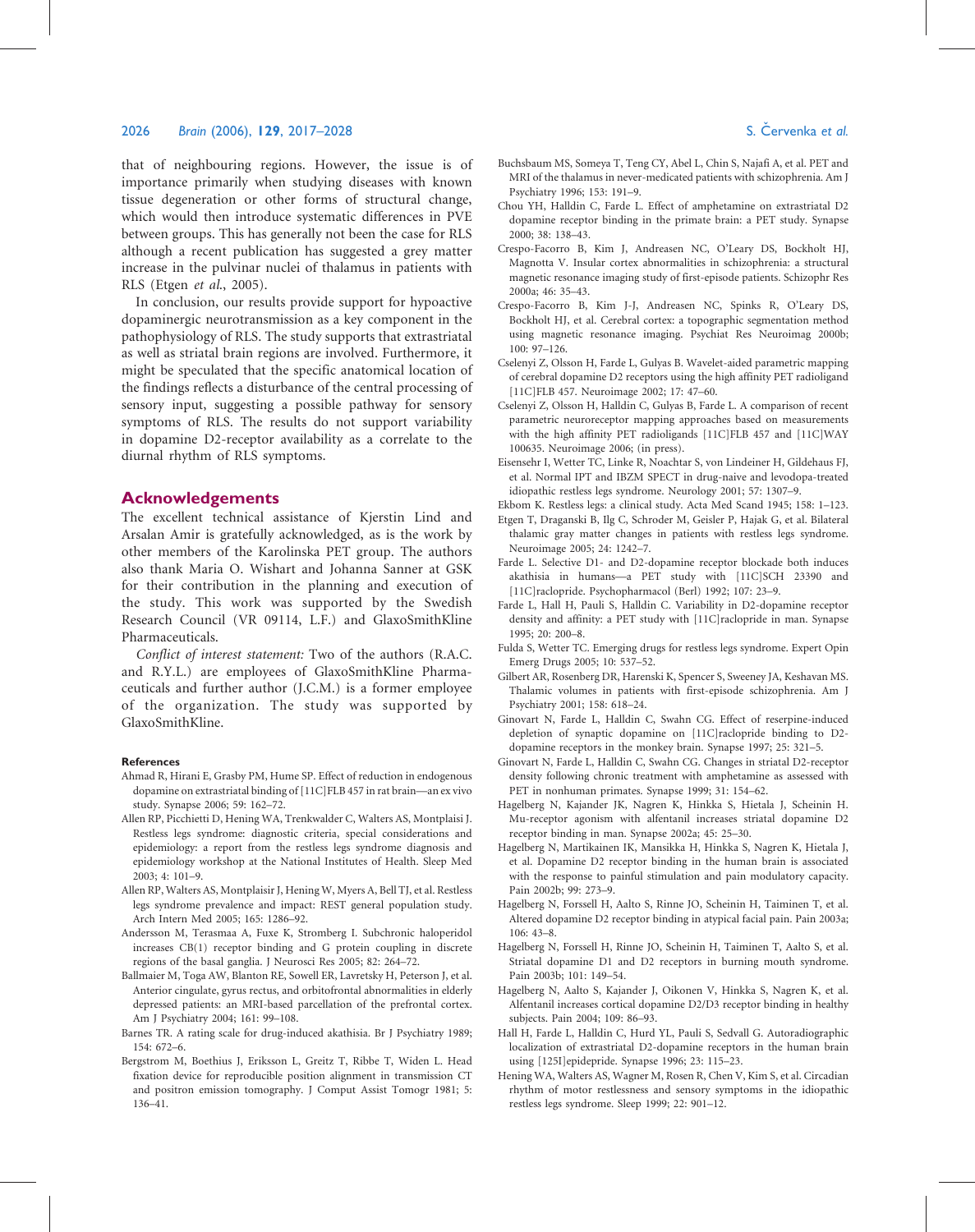- Hietala J, Nagren K, Lehikoinen P, Ruotsalainen U, Syvalahti E. Measurement of striatal D2 dopamine receptor density and affinity with [11C]-raclopride in vivo: a test–retest analysis. J Cereb Blood Flow Metab 1999; 19: 210–7.
- Hirvonen J, Aalto S, Lumme V, Nagren K, Kajander J, Vilkman H, et al. Measurement of striatal and thalamic dopamine D2 receptor binding with 11C-raclopride. Nucl Med Commun 2003; 24: 1207–14.
- Huang N, Ase AR, Hebert C, van Gelder NM, Reader TA. Effects of chronic neuroleptic treatments on dopamine D1 and D2 receptors: homogenate binding and autoradiographic studies. Neurochem Int 1997; 30: 277–90.
- Hurley MJ, Stubbs CM, Jenner P, Marsden CD. Effect of chronic treatment with typical and atypical neuroleptics on the expression of dopamine D2 and D3 receptors in rat brain. Psychopharmacol (Berl) 1996; 128: 362–70.
- Joel D, Weiner I. The connections of the dopaminergic system with the striatum in rats and primates: an analysis with respect to the functional and compartmental organization of the striatum. Neuroscience 2000; 96: 451–74.
- Jonsson EG, Nothen MM, Grunhage F, Farde L, Nakashima Y, Propping P, et al. Polymorphisms in the dopamine D2 receptor gene and their relationships to striatal dopamine receptor density of healthy volunteers. Mol Psychiatry 1999; 4: 290–6.
- Joyce JN. D2 but not D3 receptors are elevated after 9 or 11 months chronic haloperidol treatment: influence of withdrawal period. Synapse 2001; 40: 137–44.
- Kaasinen V, Vilkman H, Hietala J, Nagren K, Helenius H, Olsson H, et al. Age-related dopamine D2/D3 receptor loss in extrastriatal regions of the human brain. Neurobiol Aging 2000; 21: 683–8.
- Kraus T, Schuld A, Pollmacher T. Periodic leg movements in sleep and restless legs syndrome probably caused by olanzapine. J Clin Psychopharmacol 1999; 19: 478–9.
- Lammertsma AA, Hume SP. Simplified reference tissue model for PET receptor studies. Neuroimage 1996; 4: 153–8.
- Langer O, Någren K, Dolle F, Lundkvist C, Sandell J, Swahn CG, et al. Precursor synthesis and radiolabelling of the dopamine D2 receptor ligand [11C]raclopride from [11]methyl triflate. J Labelled Comp Radiopharm 1999; 42: 1183–93.
- Laruelle M. Imaging synaptic neurotransmission with in vivo binding competition techniques: a critical review. J Cereb Blood Flow Metab 2000; 20: 423–51.
- Laruelle M. Dopamine transmission in the schizophrenic brain. In: Hirsch S, Weinberger D, editors. Schizophrenia: part two, biological aspects. Oxford: Blackwell Publishing; 2003. p. 365–87.
- Linke R, Eisensehr I, Wetter TC, Gildehaus FJ, Popperl G, Trenkwalder C, et al. Presynaptic dopaminergic function in patients with restless legs syndrome: are there common features with early Parkinson's disease? Mov Disord 2004; 19: 1158–62.
- Logan J, Fowler JS, Volkow ND, Wang GJ, Ding YS, Alexoff DL. Distribution volume ratios without blood sampling from graphical analysis of PET data. J Cereb Blood Flow Metab 1996; 16: 834–40.
- Maes F, Collignon A, Vandermeulen D, Marchal G, Suetens P. Multimodality image registration by maximization of mutual information. IEEE Trans Med Imaging 1997; 16: 187–98.
- Martikainen IK, Hagelberg N, Mansikka H, Hietala J, Nagren K, Scheinin H, et al. Association of striatal dopamine D2/D3 receptor binding potential with pain but not tactile sensitivity or placebo analgesia. Neurosci Lett 2005; 376: 149–53.
- Martinez D, Slifstein M, Broft A, Mawlawi O, Hwang DR, Huang Y, et al. Imaging human mesolimbic dopamine transmission with positron emission tomography. Part II: amphetamine-induced dopamine release in the functional subdivisions of the striatum. J Cereb Blood Flow Metab 2003; 23: 285–300.
- Mata IF, Bodkin CL, Adler CH, Lin SC, Uitti RJ, Farrer MJ, et al. Genetics of restless legs syndrome. Parkinsonism Relat Disord 2006; 12: 1–7.
- Mawlawi O, Martinez D, Slifstein M, Broft A, Chatterjee R, Hwang DR, et al. Imaging human mesolimbic dopamine transmission with positron emission tomography: I. Accuracy and precision of D(2) receptor parameter measurements in ventral striatum. J Cereb Blood Flow Metab 2001; 21: 1034–57.
- Michaud M, Dumont M, Selmaoui B, Paquet J, Fantini ML, Montplaisir J. Circadian rhythm of restless legs syndrome: relationship with biological markers. Ann Neurol 2004; 55: 372–80.
- Michaud M, Soucy JP, Chabli A, Lavigne G, Montplaisir J. SPECT imaging of striatal pre- and postsynaptic dopaminergic status in restless legs syndrome with periodic leg movements in sleep. J Neurol 2002; 249: 164–70.
- Mintun MA, Raichle ME, Kilbourn MR, Wooten GF, Welch MJ. A quantitative model for the in vivo assessment of drug binding sites with positron emission tomography. Ann Neurol 1984; 15: 217–27.
- Mrowka M, Jobges M, Berding G, Schimke N, Shing M, Odin P. Computerized movement analysis and beta-CIT-SPECT in patients with restless legs syndrome. J Neural Transm 2005; 112: 693–701.
- Olsson H, Halldin C, Swahn CG, Farde L. Quantification of [11C]FLB 457 binding to extrastriatal dopamine receptors in the human brain. J Cereb Blood Flow Metab 1999; 19: 1164–73.
- Olsson H, Halldin C, Farde L. Differentiation of extrastriatal dopamine D2 receptor density and affinity in the human brain using PET. Neuroimage 2004; 22: 794–803.
- Pinninti NR, Mago R, Townsend J, Doghramji K. Periodic restless legs syndrome associated with quetiapine use: a case report. J Clin Psychopharmacol 2005; 25: 617–8.
- Price DD. Psychological and neural mechanisms of the affective dimension of pain. Science 2000; 288: 1769–72.
- Rainville P, Duncan GH, Price DD, Carrier B, Bushnell MC. Pain affect encoded in human anterior cingulate but not somatosensory cortex. Science 1997; 277: 968–71.
- Rieck RW, Ansari MS, Whetsell WO Jr, Deutch AY, Kessler RM. Distribution of dopamine D2-like receptors in the human thalamus: autoradiographic and PET studies. Neuropsychopharmacology 2004; 29: 362–72.
- Roland PE, Graufelds CJ, Wåhlin J, Ingelman L, Andersson M, Ledberg A, et al. Human brain atlas for high resolution functional and anatomical mapping. Hum Brain Mapp 1994; 1: 173–84.
- Ruottinen HM, Partinen M, Hublin C, Bergman J, Haaparanta M, Solin O, et al. An FDOPA PET study in patients with periodic limb movement disorder and restless legs syndrome. Neurology 2000; 54: 502–4.
- Sandell J, Langer O, Larsen P, Dolle F, Vaufrey F, Demphel S, et al. Improved specific radioactivity of the PET radioligand [11C]FLB 457 by use of the GE Medical Systems PETtrace MeI MicroLab. J Labelled Comp Radiopharm 2000; 43: 331–8.
- Schattschneider J, Bode A, Wasner G, Binder A, Deuschl G, Baron R. Idiopathic restless legs syndrome: abnormalities in central somatosensory processing. J Neurol 2004; 251: 977–82.
- Staedt J, Stoppe G, Kogler A, Riemann H, Hajak G, Munz DL, et al. Nocturnal myoclonus syndrome (periodic movements in sleep) related to central dopamine D2-receptor alteration. Eur Arch Psychiatry Clin Neurosci 1995;  $245: 8 - 10.$
- Stanwood GD, Lucki I, McGonigle P. Differential regulation of dopamine D2 and D3 receptors by chronic drug treatments. J Pharmacol Exp Ther 2000; 295: 1232–40.
- Sudo Y, Suhara T, Inoue M, Ito H, Suzuki K, Saijo T, et al. Reproducibility of [11 C]FLB 457 binding in extrastriatal regions. Nucl Med Commun 2001; 22: 1215–21.
- Tison F, Crochard A, Leger D, Bouee S, Lainey E, El Hasnaoui A. Epidemiology of restless legs syndrome in French adults: a nationwide survey: the INSTANT Study. Neurology 2005; 65: 239–46.
- Tolle TR, Kaufmann T, Siessmeier T, Lautenbacher S, Berthele A, Munz F, et al. Region-specific encoding of sensory and affective components of pain in the human brain: a positron emission tomography correlation analysis. Ann Neurol 1999; 45: 40–7.
- Trenkwalder C, Hening WA, Walters AS, Campbell SS, Rahman K, Chokroverty S. Circadian rhythm of periodic limb movements and sensory symptoms of restless legs syndrome. Mov Disord 1999a; 14: 102–10.
- Trenkwalder C, Paulus W. Why do restless legs occur at rest?– pathophysiology of neuronal structures in RLS. Neurophysiology of RLS (part 2). Clin Neurophysiol 2004; 115: 1975–88.